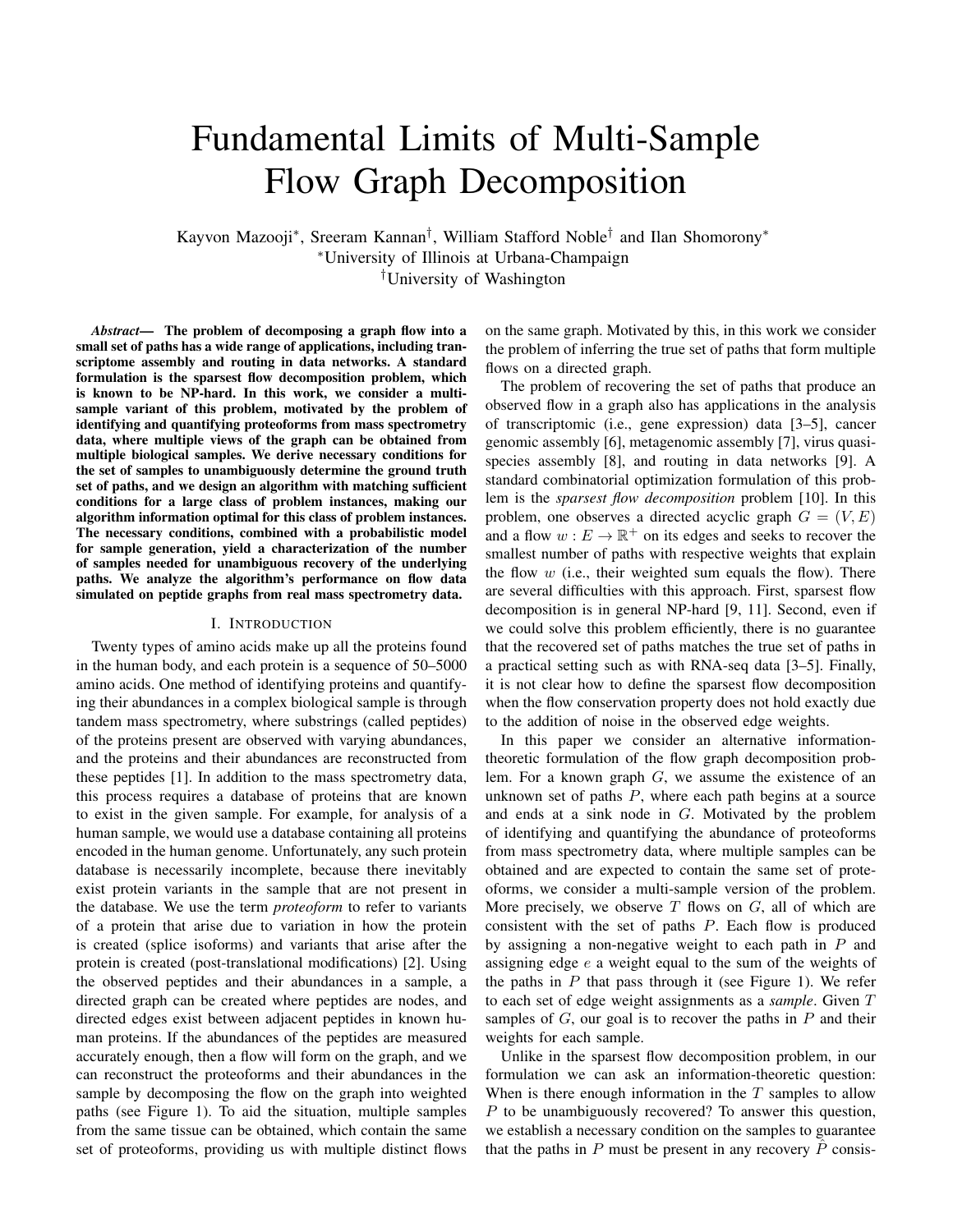

Fig. 1. Example of a peptide graph G from real mass spectrometry data. Each peptide node is associated with an amino acid sequence. In this example, the sparsest flow decomposition of G is not equal to the true set of paths P.

tent with the data. We then establish a sufficient condition on the samples and the graph G for correctly reconstructing all the paths in  $P$  using an algorithm we design. The necessary condition we derive is equivalent to the sufficient condition for a large class of  $(G, P)$ , making our algorithm informationoptimal for this class of  $(G, P)$ . Under the assumption that the weights of paths in  $P$  are i.i.d. uniformly distributed, we derive an upper bound on the number of necessary and sufficient samples for this class of  $(G, P)$ . We then test the algorithm's performance on flow data simulated on real peptide graphs obtained from mass spectrometry experiments.

#### II. PRELIMINARIES AND PROBLEM SETTING

Following standard convention, we use  $[n] = \{1, 2, \ldots, n\}.$ We let  $G = (V, E)$  denote a directed acyclic graph with nodes  $V$  and edges  $E$ . An edge  $e$  that starts at node  $u$  and ends at node v is denoted by  $(u, v)$ . We let  $v_{\text{in}}(e)$  and  $v_{\text{out}}(e)$  be the start and end nodes of  $e$ . For  $v \in V$ , an *in-edge* is an edge that ends at v, and an *out-edge* is an edge that begins at v. The set of in-edges for v is denoted by  $E_{in}(v)$ , and the set of out-edges for v is denoted by  $E_{out}(v)$ . The *in-degree* of v is equal to  $|E_{in}(v)|$  and the *out-degree* is equal to  $|E_{out}(v)|$ . An in-edge of v begins at an *in-node* of v, and an out-edge of v ends at an *out-node* of v. The set of in-nodes of v is denoted by  $V_{\text{in}}(v)$ , and the set of out-nodes of v is denoted by  $V_{\text{out}}(v)$ . A *source* in G is a node with in-degree 0, and a *sink* in G is a node with out-degree 0. A *path* is a sequence of nodes  $(v_1, v_2, ..., v_n)$  where  $(v_i, v_{i+1})$  is an edge for  $i \in [n-1]$ . A *subpath* of a path p is a contiguous subsequence of nodes in p. With slight abuse of notation, for an edge  $e \in E$  and path  $p \in P$ , we write  $e \in p$  if  $e = (v_i, v_{i+1})$  for adjacent nodes  $v_i$  and  $v_{i+1}$  in  $\beta$ . A *flow* on G is  $\beta$  mapping  $w : E \to \mathbb{R}^+$  so that,  $\forall v \in V$ ,  $e2E_{\text{in}}(v) w(e) = e2E_{\text{out}}(v) w(e)$ .

Let  $P$  denote the unknown set of paths in  $G$ . We observe T samples, each of which is a flow  $w_t$ ,  $t = 1, \ldots, T$ . We denote the set of samples by  $T$ . Each  $w_t$  must be *consistent* with the set of paths  $P$ ; i.e., it must be obtained by assigning a non-negative abundance  $\alpha_p$  to each path  $p \in P$ , and letting  $\mathbf{g}_t(e) =$  $p.e2p \alpha p$ . For a set of edges  $E^{\ell}$ , we let  $w_t(E^{\ell})$  $\mathcal{L}(e) = \lim_{p: e \geq p} \alpha_p$ . For a set of edges  $E^{\psi}$ , we let  $w_t(E^{\psi}) =$ <br> $e \geq E^{\psi} w_t(e)$ . For a subpath  $(v_1, \dots, v_k)$  of a path in P, we let  $w_t((v_1, \ldots, v_k))$  denote the sum of the weights of all paths in P that include  $(v_1, \ldots, v_k)$  as a subpath.

Given the set of observed flows  $\mathcal{T}$ , our goal is to recover the set of paths P. Rather than considering a combinatorial optimization formulation such as the sparsest flow decomposition, we instead ask an information-theoretic question: When does the set of samples  $T$  contain enough information for the unambiguous recovery of  $P$ ? We formalize this as follows.

Definition 1. *A set of samples* T *for* G *reveals* P *if any set of paths*  $P^{\theta}$  *consistent with*  $T$  *must satisfy*  $P \subset P^{\theta}$ *.* 

Our goal is to find an algorithm that reconstructs  $P$  and the corresponding path weights for all samples from  $T$  whenever  $T$  reveals  $P$ . We are also interested in understanding how large  $T$  should be for it to reveal P. To study that question, we assume that the abundances  $w_t(p)$  are i.i.d.  $U(0, 1)$  random variables, for all  $p \in P$ , and we define:

**Definition 2.** *The sample complexity*  $T(\epsilon)$  *is the minimum number of samples needed to guarantee that* T *reveals* P *with probability at least*  $1 - \epsilon$ *.* 

The algorithms and theory discussed in the next sections will rely on the notion of decomposing a node  $v \in V$  given T samples. A *decomposition* of  $v$  is the replacement of  $v$  in G by a set  $V^{\theta}$  of nodes such that:

- 1) each  $v^{\theta} \in V^{\theta}$  has in-degree one and out-degree one, and has one in-node that is an in-node of  $v$ , and has one out-node that is an out-node of  $v$ ;
- 2) the assignment of edge weights to each new edge in each sample is such that the modified graph still forms a flow for each sample.

In order to keep track of original paths in  $G$  when we decompose a node v into  $V^{\ell}$ , we need to define a function  $\ell$  where  $\ell(v^{\theta}) = v$  for all  $v^{\theta} \in V^{\theta}$ . For a path  $p = (v_1, v_2, \dots, v_n)$  in G, we let  $\ell(p) = (\ell(v_1), \ell(v_2), \ldots, \ell(v_n)).$ 

## III. MAIN RESULTS

Our first main result states that a simple algorithm for recovering P is information-optimal for a broad class of  $(G, P)$ . To describe this class of  $(G, P)$ , we will need the notion of a "good" node, which we define at the end of this section (Definition 3).

**Theorem 1.** *Suppose*  $(G, P)$  *is such that all nodes are good. Then the Topological Decomposition algorithm (Algorithm 1) outputs*  $\hat{P} = P$  *with correct path weights for all samples if and only if the set of samples* T *reveals* P*.*

Theorem 1 implies that topologically decomposing nodes in  $G$  in the sparsest possible way (Algorithm 1) is informationoptimal for the broad class of  $(G, P)$  such that all nodes are good. This is proved in Section IV by establishing necessary and sufficient conditions for  $T$  to reveal P for the class of  $(G, P)$  where all nodes are good.

Our second main result is an an upper bound on  $T(\epsilon)$  for the class of  $(G, P)$  where all nodes are good.

Theorem 2. *Suppose* (G, P) *is such that all nodes are good. Let* k *be the maximum number of paths in* P *passing through any given node in* G*. Then*

$$
\frac{\ln(1/\epsilon)}{-\ln(1-\frac{1}{k!})} \le T \quad (\epsilon) \le \frac{\ln \frac{jVjk}{l}}{-\ln 1 - \frac{1}{k!}}. \tag{1}
$$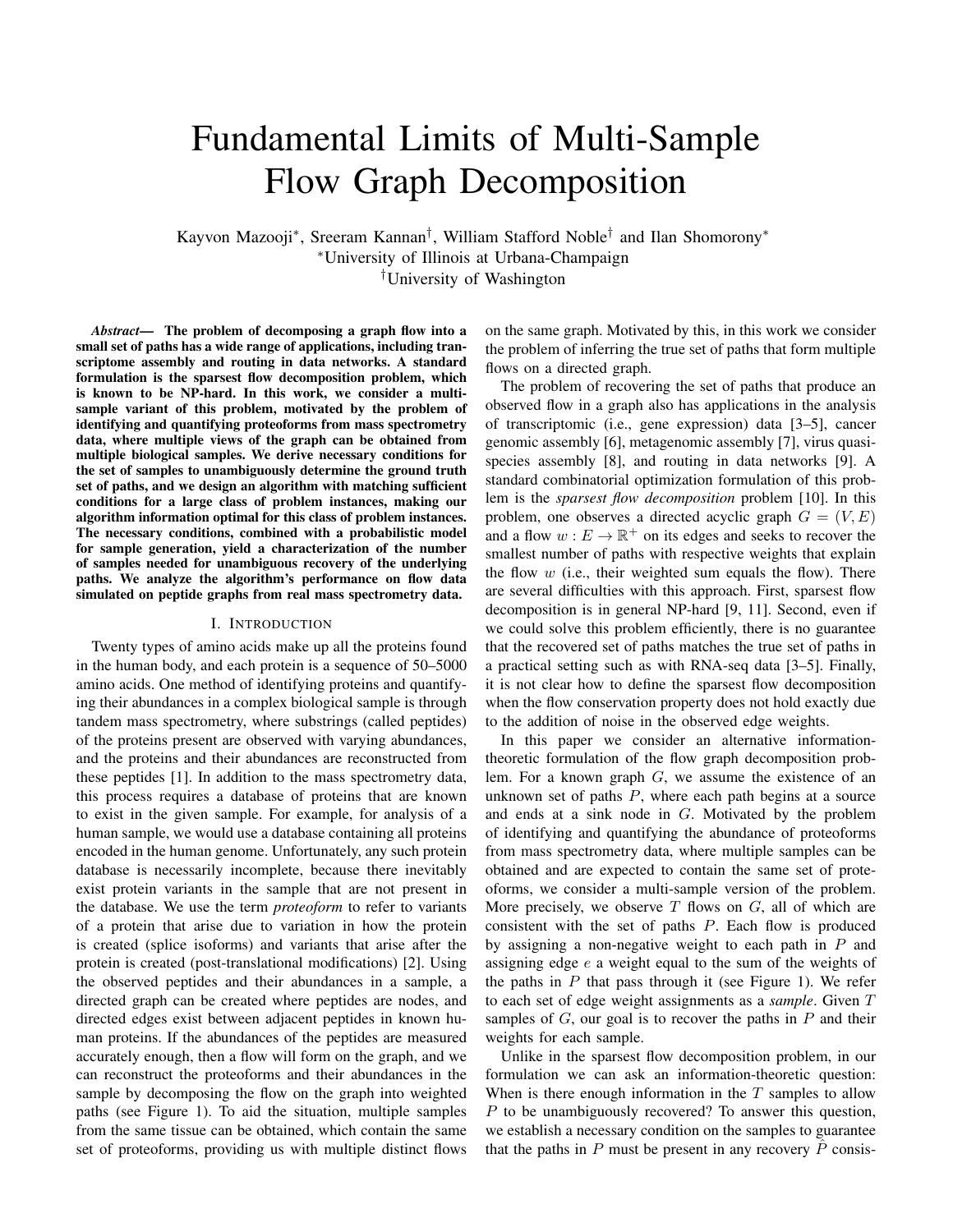Algorithm 1: Topological Decomposition

Data:  $G = (V, E)$ **Result:**  $\dot{P}$ ,  $\{\hat{w}_t : t \in [T]\}$ 1 Initiate a queue  $Q$ ; 2 Add all nodes  $v \in V$  with  $|E_{\text{in}}(v)| > 1$  to Q in topological order; 3 while  $Q \neq \emptyset$  do<br>4  $v \leftarrow$  first noo 4  $v \leftarrow$  first node in Q;<br>
5 memove v from Q; remove v from  $Q$ ; 6 compose v into the smallest possible set  $V^{\theta}$ ; 7 **for**  $u \in V_{out}(v^0)$  for  $v^0 \in V^0$  do 8 **i** if  $E_{in}(u) > 1$  and u is not already in Q then | add u to the front of  $Q$ ; 10  $\hat{P} \leftarrow$  the set of  $(\ell(v_1), \ell(v_2), ..., \ell(v_k))$  for all paths  $p = (v_1, v_2, ..., v_k)$  in decomposed graph that start at a source and end at a sink; 11 for  $p$  in  $\hat{P}$  do

12  $\hat{w}_t(p) \leftarrow$  weight of last edge in p in decomposed graph for sample  $t$ ;

Theorem 2 characterizes the sample complexity up to a log factor. We also point out that  $-1/\ln(1-1/k!) \sim k!$ . This shows that if the number of paths that pass through a single node is not too large, then the number of samples needed is reasonable for  $(G, P)$  where all nodes are good.

In order to formally define when a node is good, we first need to define, given G, P, and a node v, the *decomposed graph before* v, denoted by  $G_V^{\theta}$ . The graph  $G_V^{\theta}$  is obtained by decomposing every node before  $v$  in topological order in such a way that all paths in  $P$  are preserved and all nodes before  $v$  have in-degree at most one. This is illustrated in Figure 2(b). Observe that for each node  $u$  that comes before v in  $G_V^{\theta}$  in topological order, there is only one path that starts at a source in  $G_V^v$  and ends at u. We denote this unique path by  $G_{\nu}^{\emptyset}$ : u]. Any path  $G_{\nu}^{\emptyset}$ : u] for u before v in topological order is a subpath of a path in  $P$ . Now, for a node  $v$ , we define a bipartite graph  $B_v$  as follows. The left nodes of  $B_v$ are the in-nodes of  $v$  in  $G_v^{\theta}$  and the right nodes of  $B_v$  are the out-nodes of v in  $G_v^{\theta}$ , and they are connected according to the paths  $P$ , as illustrated in Figure 3(c,d).

## **Definition 3.** A node v is good if  $B_v$  has no cycles.

Notice that, if a node is not good, then the presence of a cycle in  $B_v$  allows an amount of flow  $\epsilon$  to be added and subtracted in an alternating manner along the cycle while preserving flow conservation (Figure 2(e)). By focusing on  $(G, P)$  with only good nodes, we avoid this ambiguity and prove that Algorithm 1 is successful if  $T$  reveals P.

## IV. PROOF OF THEOREM 1

We prove Theorem 1 by first establishing (in Lemma 1) a necessary condition for  $T$  to reveal P that holds for any  $(G, P)$ . This condition is based on an application of the



Fig. 2. (a) Example of a graph  $G$  and paths  $P$ . (b) For a node  $V$ , we build  $G_v^{\gamma}$  by decomposing all nodes before  $v$  in topological order (nodes in blue) so that the subgraph graph formed by these nodes is an arborescence. (c,d) The bipartite graph  $B_v$  is formed by the in-nodes and the out-nodes of  $V$  in  $G'_{v}$ , connected according to P. (d,e) If  $B_{v}$  contains a cycle,  $v$  is not good.

max-flow min-cut theorem [12]. For a node  $v$ , consider the decomposed graph before v,  $G_V^{\psi}$  (see Figure 2(b)). Suppose  $V_{\text{in}}(v) = \{x_1, \ldots, x_{jV_{\text{in}}(v)j}\}\$  and  $V_{\text{out}}(v) = \{y_1, \ldots, y_{jV_{\text{out}}(v)j}\}.$ We then consider the graph  $H<sub>V</sub>$  shown in Figure 3(a), obtained by first creating a complete bipartite graph between  $V_{\text{in}}(v)$ and  $V_{out}(v)$  (with capacity infinity for every edge) and then adding an in-edge to each  $x_i$  with capacity  $w_t(x_i, v)$  and an out-edge to each  $y_i$  with capacity  $w_t(v, y_i)$ . Notice that any set of paths going through  $v$  satisfying the flow constraints in  $G_V^0$  corresponds to a *maximum* flow in this graph (since the capacities of in-edges and out-edges will be fully used). Notice that the only two minimum cuts in  $H_V$  are  $\{(s_i, x_i)$ :  $1 \leq i \leq |V_{\text{in}}(v)|$  or  $\{(y_i, t_i) : 1 \leq i \leq |V_{\text{out}}(v)|\}$ , with mincut value  $w_t(E_{in}(v)) = w_t(E_{out}(v))$ . This is because, if one in-edge, say  $(s_1, x_1)$ , is not included in the cut, all out-edges must be included (or else an edge with infinite capacity will have to be picked).

Next, we notice that sample  $t$  reveals the existence of a path  $p \in P$  going through  $(x_i, v, y_j)$  if and only if the removal of edge  $(x_i, y_j)$  in  $H_V$  reduces the min-cut value. To see this, we notice that, if the removal of  $(x_i, y_j)$  in  $H_v$  does not reduce the min-cut, by the max-flow min-cut theorem, there exists a flow in  $H_V$  that does not use  $(x_i, y_j)$  and still achieves total flow  $w_t(E_{\text{in}}(v)) = w_t(E_{\text{out}}(v))$ , which means that it is possible to have a flow decomposition  $P^{\theta}$  of  $G^{\theta}_{V}$  that does not include



Fig. 3. (a) Graph  $H<sub>v</sub>$  used to derive conditions for  $T$  to reveal P. Notice that any set of paths P consistent with  $T$  induces a maximum flow in  $G'_v$ with max-flow value  $W_t(E_{in}(v)) = W_t(E_{out}(v))$ . (b) By removing  $(X_1, Y_1)$ , the only possible new minimum cut is the set of edges circled in blue.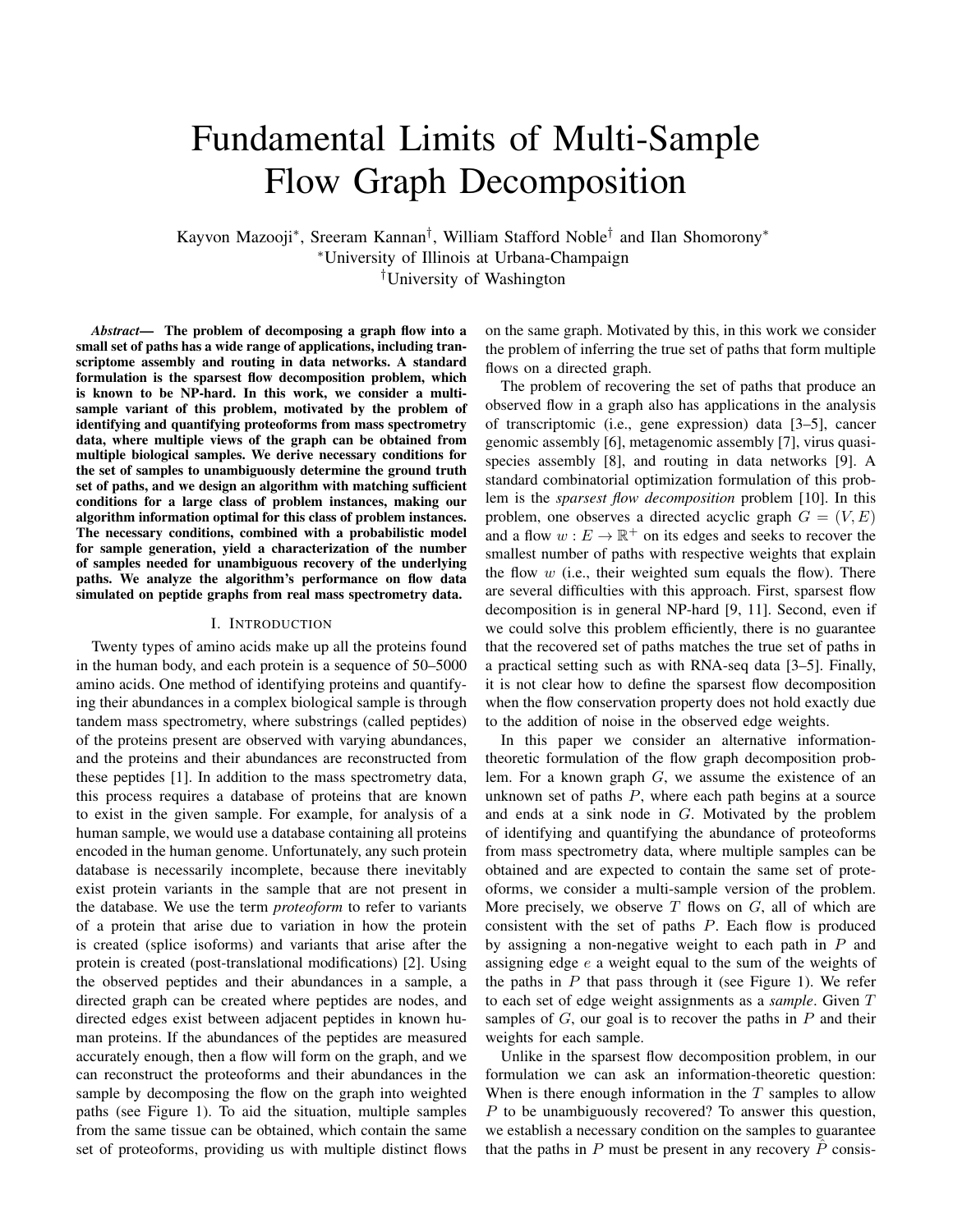the path p containing  $(x_i, v, y_j)$ . Conversely, if the min-cut is reduced by the removal of  $(x_i, y_j)$ , then any set of paths  $P$ that explains sample t must contain a path through  $(x_i, v, y_j)$ .

Finally, we need to find conditions for the removal of  $(x_i, y_j)$  to reduce the min-cut value of  $H_v$ . Notice, from Figure 3(b), that in the graph obtained by removing  $(x_1, y_1)$ from  $H_v$ , the only possible minimum cuts are  $\{(s_i, x_i) : 1 \leq$  $i \leq |V_{\text{in}}(v)|\}, \{(y_i, t_i) : 1 \leq i \leq |V_{\text{out}}(v)|\}, \text{ or }$ 

$$
\{(s_i, x_i) : 2 \leq i \leq |V_{\text{in}}(v)|\} \cup \{(y_i, t_i) : 2 \leq i \leq |V_{\text{out}}(v)|\}.
$$

This is because, any finite cut that does not contain  $(s_1, x_1)$ must contain  $\{(y_i, t_i) : 2 \leq i \leq |V_{out}(v)|\}$  (and similarly for not containing  $(y_1, t_1)$ ). Therefore, the removal of  $(x_1, y_1)$ reduces the min-cut of  $H<sub>V</sub>$  if and only if

$$
w_t(E_{\text{in}}(v)\backslash(x_1,v))+w_t(E_{\text{out}}(v)\backslash(v,y_1)) < w_t(E_{\text{in}}(v)).
$$
 (2)

For a general edge  $(x_i, y_j)$ , this condition can be equivalently expressed (by noticing that  $w_t(E_{in}(v)) = w_t(E_{out}(v))$ ) as

$$
w_t(E_{\text{in}}(v) \setminus (x_i, v)) < w_t((v, y_j)). \tag{3}
$$

$$
w_t(E_{\text{out}}(v) \setminus (v, y_j)) < w_t((x_i, v)), \tag{4}
$$

Moreover, since

$$
w_t(E_{\text{in}}(v) \setminus (x_i, v)) = \begin{cases} \times & \times \\ w_t((x, v, y)) \\ \times \infty & \times \\ + w_t((v, y_j)) - w_t((x_i, v, y_j)), \end{cases}
$$

condition (3) can be expressed in terms of triplets  $(x, v, y)$  as

$$
w_t((x, v, y)) < w_t((x_i, v, y_j)). \tag{5}
$$
\n
$$
x \in x_i \quad y \in y_j
$$

Using the form in (3), the above discussion implies the following necessary conditions for  $T$  to reveal  $P$ :

Lemma 1. *In order for the set of samples* T *to reveal* P*, it must hold that, for all*  $v \in G$  *and all*  $u, w \in G_v^{\emptyset}$  *such that*  $(\ell(G^{\emptyset}_{\mathsf{v}}[:u]), v, w)$  *is a subpath of some path in P*,

$$
w_t(E_{in}(v) \setminus (u, v)) < w_t((v, w)) \tag{6}
$$

*in*  $G_V^{\theta}$  for some sample  $t \in [T]$ .

Lemma 1 is illustrated in Figure 4. The two red paths in Figure 4(a) violate the condition in (6). From Lemma 1,  $\mathcal T$  should not reveal their presence. This is illustrated in Figure 4(b), where a set of paths consistent with the flow can be found without including either of the red paths.



Fig. 4. (a) For the true paths  $(1, 4, 5)$  and  $(3, 4, 7)$  shown in red, the necessary condition is not satisfied. The necessary condition is satisfied for  $(2, 4, 6)$ , so it's present in every decomposition. (b) We can satisfy the flow constraint without including the paths  $(1, 4, 5)$  or  $(3, 4, 7)$  in the decomposition of 4.

In order to prove Theorem 1, we need to prove that Algorithm 1 recovers  $P$  correctly if, in addition to the necessary condition in Lemma 1, all nodes in G are good (Definition 3).

Lemma 2. *Algorithm 1 reconstructs* P *and the corresponding path weights for all*  $T$  *samples if*  $(G, T)$  *satisfies the following:* 

- 1) *all nodes in* G *are good.*
- 2) *for any*  $v \in G$ , and any nodes  $u, w$  in  $G_v^{\theta}$  such that  $(\ell(G^{\emptyset}_{\mathsf{v}}[:u]), v, w)$  *is a subpath of a path in P*,

$$
w_t(E_{in}(v) \setminus (u, v)) < w_t((v, w)) \tag{7}
$$

*in*  $G_V^{\theta}$  for some sample  $t \in [T]$ .

*Proof:* Consider a node v and let a be the node following v in topological order. We will prove that if  $G_{V}^{\ell}$  is the graph produced by the algorithm before  $v$  is decomposed, and if conditions (1) and (2) hold for v, then  $G_{\mathcal{A}}^{\emptyset}$  is the graph after v is decomposed. Given this property, at the end of the algorithm, all nodes will be correctly decomposed with correct weights for each sample and the set of paths that start at a source and end at a sink in the resulting graph will be equal to  $P$ .

Suppose  $G_V^{\theta}$  is the graph at the beginning of the iteration where v is decomposed. Suppose nodes  $u, w \in G_v^{\emptyset}$  are such that  $(\ell(G^{\emptyset}_{\nu}[:u]), v, w)$  is a subpath of a path in P. Let  $e_1 = (u, v)$  and  $e_2 = (v, w)$ . If there is some  $t \in [T]$ such that  $w_t(E_{\text{in}}(v) \backslash e_1) < w_t(e_2)$ , then clearly a path going through  $e_1$  and  $e_2$  must exist in P because there is not enough weight in the set of edges  $E_{\text{in}}(v) \backslash e_1$  to completely satisfy the weight of  $e_2$  in sample t. Therefore, if the second condition in the theorem statement is satisfied, all  $u, w$  such that  $(\ell(G_{\nu}^{\theta}[:u]), v, w)$  is a subpath of a path in P are included in the decomposition of  $v$ , and there are no false connections between in-nodes and out-nodes of  $v$  in the decomposition since the algorithm picks the sparsest decomposition. This means that the decomposition of  $v$  corresponds exactly to the bipartite graph  $B<sub>V</sub>$  used in Definition 3. Then, by the first condition, there is no cycle in  $B<sub>v</sub>$ , which implies that there is a unique way to assign edge weights after decomposing  $v$  (since there are no cycles, one can repeatedly find a node with in- or out-degree one in  $B_v$ , assign the weight of the corresponding edge and remove it). Thus, we have recovered the true decomposition of  $v$  with the correct weights for each sample, and the invariant holds.

## V. PROOF OF THEOREM 2

#### *A. Upper Bound*

We prove the upper bound on  $T(\epsilon)$  by first calculating the probability that condition (2) in Lemma 2 holds in a sample. Given the equivalence between (4), (3) and (5), established in Section IV, we can instead compute the probability that, for some  $(u, v, w)$  that is a subpath of some  $p \in P$ , we have

$$
\begin{aligned}\n\wedge & \wedge & w_t((x, v, y)) < w_t((u, v, w)), \\
\text{for } & w_t(x, v, w) > w\end{aligned}\n\tag{8}
$$

which then implies that the tth sample reveals  $(x, y, z)$ . In what follows, we let  $U$  denote a random variable uniformly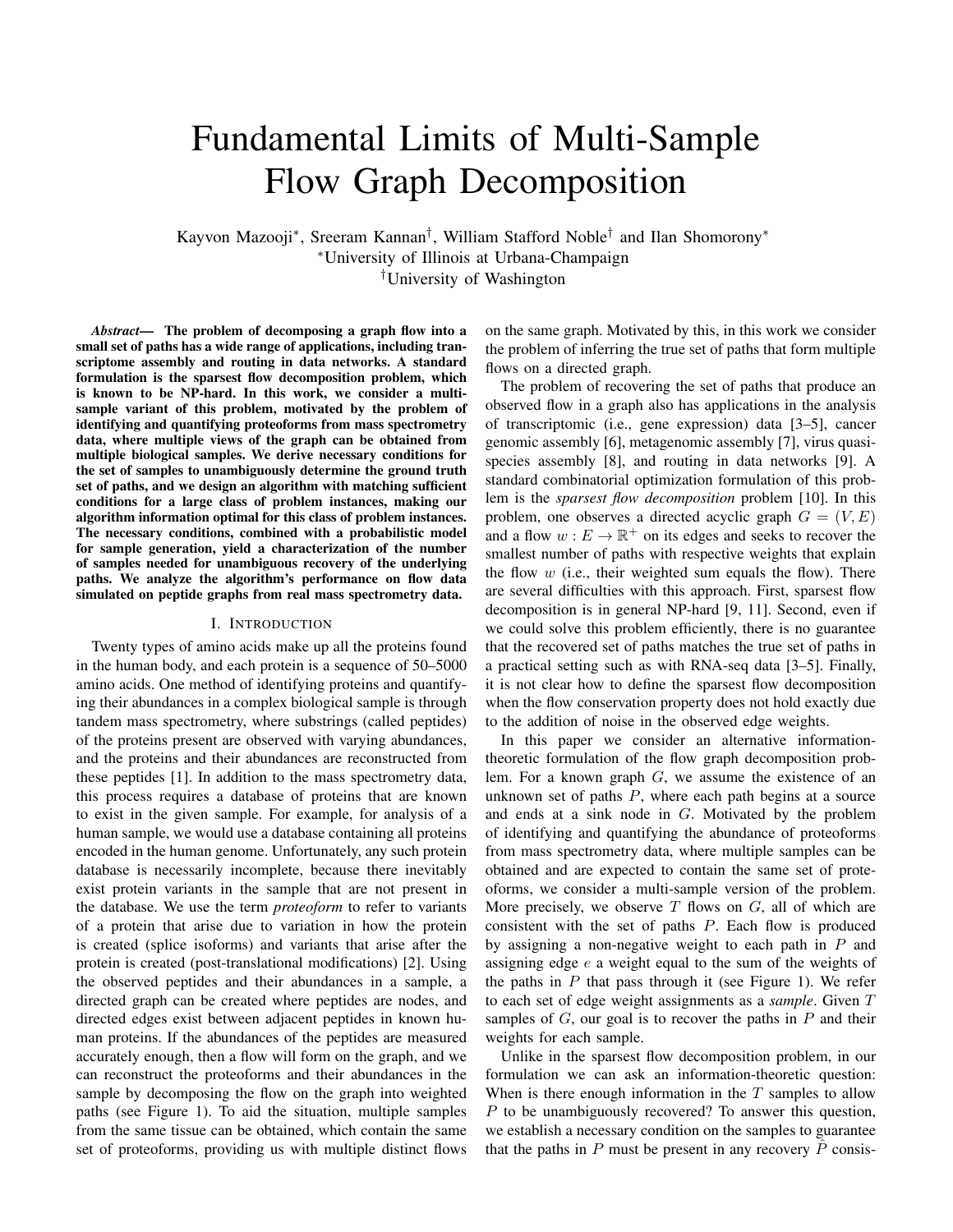distributed in  $(0, 1)$  and let  $H_s$  denote a random variable with the Irwin-Hall distribution with parameter s.

Lemma 3. *Suppose that for some node* v *in* G *and nodes*  $u, w \in G_V^{\emptyset}$  there are a paths in P that go through the subpath  $(\ell(G^{\theta}_{\mathcal{V}}[:u]), v, w)$ , and b paths that pass through v that do *not go through either*  $\ell(G^{\theta}_V[:u])$  *or w. The probability that* (u, v, w) *satisfies (8) is given by*

$$
\frac{1}{(b+a)!} \sum_{n=0}^{\text{Rec}} (-1)^n \frac{b+a}{n} (a-n)^{b+a}.
$$
 (9)

*Proof:* We have that condition (8) holds with probability  $P(H_b < H_a)$ . The pdf of  $H_b - H_a$  is given by the pdf of  $H_{b+a}$  shifted to the left by a. Thus,

$$
P(H_b - H_a < 0) = F_{H_{b+a}}(a) \tag{10}
$$
\n
$$
= \frac{1}{(b+a)!} \sum_{n=0}^{\infty} (-1)^n \frac{b+a}{n} \left( a-n \right)^{b+a}
$$

where  $F_X$  is the cumulative distribution function of X. П

With this lemma, we can prove Theorem 2. Recall that  $k$ is the maximum number of paths in  $P$  passing through any given node in  $G$ . Consider a node  $v$  in  $G$ . Then for a pair of nodes  $u, w \in G_v^{\emptyset}$  such that  $(\ell(G_v^{\emptyset}[:u]), v, w)$  is a subpath of a path in  $P$ , we have that (8) holds for a particular sample with probability at least  $\frac{1}{k!}$  by assuming  $a = 1$  and  $b = k - 1$  in Lemma 3. The probability that the condition does not hold for any sample is therefore at most  $1 - \frac{1}{k!}$  $\sigma$  by the independence of the samples. The probability that there is at least one  $v \in G$ and  $u, w \in G_V^{\ell}$  such that (8) does not hold for any sample is upper bounded by  $|V|k \t1 - \frac{1}{k!}$  $\sigma$  by the union bound since there are at most k such pairs of nodes  $u, w \in G_v^{\emptyset}$  for each  $v \in G$ . Thus the probability the conditions in Theorem 1 hold is lower bounded by  $1 - |V|k$   $1 - \frac{1}{k!}$  $\sigma$ . For a probability of error at most  $\epsilon$ , we solve for T to obtain the result.

### *B. Lower Bound*

Suppose the graph is as follows. The set of nodes is  $V = \{u_1, u_2, \ldots, u_k\} \cup \{v\} \cup \{x_1, x_2, \ldots, x_k\}.$  The set of edges is  $E = \{(u_1, v), (u_2, v), \dots, (u_k, v)\} \cup$  $\{(v, x_1), (v, x_2), \ldots, (v, x_k)\}.$  The set of paths is  $P =$  $\{(u_1, v, x_1), (u_2, v, x_2), \dots, (u_k, v, x_k)$ . Clearly, all nodes are good for this problem instance. In order to reveal path  $(u_1, v, x_1)$ , we must have  $w_t(E_{\text{in}}(v) \setminus (u_1, v)) < w_t((v, x_1))$ for some sample  $t$  by Theorem 1. This occurs in a sample with probability  $\frac{1}{k!}$  by Lemma 3. The probability this doesn't occur in T samples is given by  $(1 - \frac{1}{k!})^T$ . Solving for T, we find that a lower bound on T ( $\epsilon$ ) for this problem instance is

$$
T(\epsilon) \ge \frac{\ln(\epsilon)}{\ln(1 - \frac{1}{k!})} \sim k! \ln(1/\epsilon). \tag{11}
$$

#### VI. FASTER ALGORITHM FOR DECOMPOSING A NODE

In Algorithm 1, for each  $v$  with more than one in-edge, we find the sparsest decomposition of the node  $v$ . Finding the sparsest decomposition of  $v$  using brute force search quickly becomes computationally infeasible as the number of in-edges and out-edges of  $v$  increases. We therefore use Algorithm 2 in simulation for fast node decomposition. Theorem 1 still holds when Algorithm 2 is used in place of sparsest node decomposition in Algorithm 1.

Algorithm 2 relies on the following optimization problem. Given a set of new nodes and new edges that may or may not decompose  $v$  in  $G$ , the optimization problem finds the edge weights that minimize the sum of squared violations of the flow constraints. For a set S of node pairs  $u, w$  where  $u \in V_{\text{in}}(v)$  and  $w \in V_{\text{out}}(v)$ , let  $s[0] = u$  and  $s[1] = w$ . The quadratic program is given by

$$
\begin{array}{ccc}\n\mathbb{X} & \mathbb{X} & \mathbb{X} & \mathbb{X} \\
\min_{z_{s:t} & 0: \, s2S; \, t2[7]} & t=1 & u2V_{\text{in}}(v) & \text{s: } s[0]=u \\
& \times & \mathbb{Q}_{w_t((v, w))} & \times & \text{s: } s[1]=u \\
& \times & \mathbb{Q}_{w_t((v, w))} & \times & z_{s,t}A \\
& \times & \mathbb{Z}_{w_t(v)} & \text{s: } s[1]=w\n\end{array} \tag{12}
$$

where the variable  $z_{s,t}$  represents the weight of the path going from  $s[0]$  to  $s[1]$  that we choose. Let  $f(G, v, S)$  be the optimal value of the program and  $g(G, v, S)$  be the optimal solution.

| <b>Algorithm 2:</b> Fast Node Decomposition |                                                                                                                                                                                             |
|---------------------------------------------|---------------------------------------------------------------------------------------------------------------------------------------------------------------------------------------------|
| <b>Data:</b> $G, v, \epsilon$               |                                                                                                                                                                                             |
| <b>Result:</b> $S, q$                       |                                                                                                                                                                                             |
|                                             | $1 S \leftarrow {\{u, w\}}: (u, v, w)$ must exist in decomposition                                                                                                                          |
|                                             | of $v$ } (computed using condition (3));                                                                                                                                                    |
|                                             | $2\;b \leftarrow f(G, v, S);$                                                                                                                                                               |
|                                             | $g \leftarrow g(G, v, S);$                                                                                                                                                                  |
|                                             | 4 while $b > \epsilon$ do                                                                                                                                                                   |
| 5                                           | $R \leftarrow \emptyset$ :                                                                                                                                                                  |
| 6                                           | <b>for</b> $\{u, w\} \notin S$ do                                                                                                                                                           |
| $\overline{7}$                              | $S^{\emptyset} \leftarrow S \cup \{\{u,w\}\};$                                                                                                                                              |
| 8                                           | $\left  b^{\theta} \leftarrow f(G, v, S^{\theta});$                                                                                                                                         |
| 9                                           | if $b^{\theta} < b$ then                                                                                                                                                                    |
| 10                                          |                                                                                                                                                                                             |
| 11                                          |                                                                                                                                                                                             |
| 12                                          | $\left  \begin{array}{c} \left  \begin{array}{c} b \leftarrow b^{\theta}; \\ R \leftarrow S^{\theta}; \\ q \leftarrow g(G, v, S^{\theta}); \end{array} \right. \end{array} \right. \right.$ |
| 13                                          | $S \leftarrow R$ :                                                                                                                                                                          |

#### VII. SIMULATIONS

We now discuss an example of our theory applied to a proteoform inference problem. We construct a peptide graph from a proteoform database as follows.

- 1) For each proteoform in the database of known proteoforms, add all of its peptides as nodes in the graph.
- 2) Connect these observed peptide nodes with directed edges reflecting the order in which they appear in the proteoform.
- 3) Set the weight of a peptide node equal to the peptide's observed abundance.